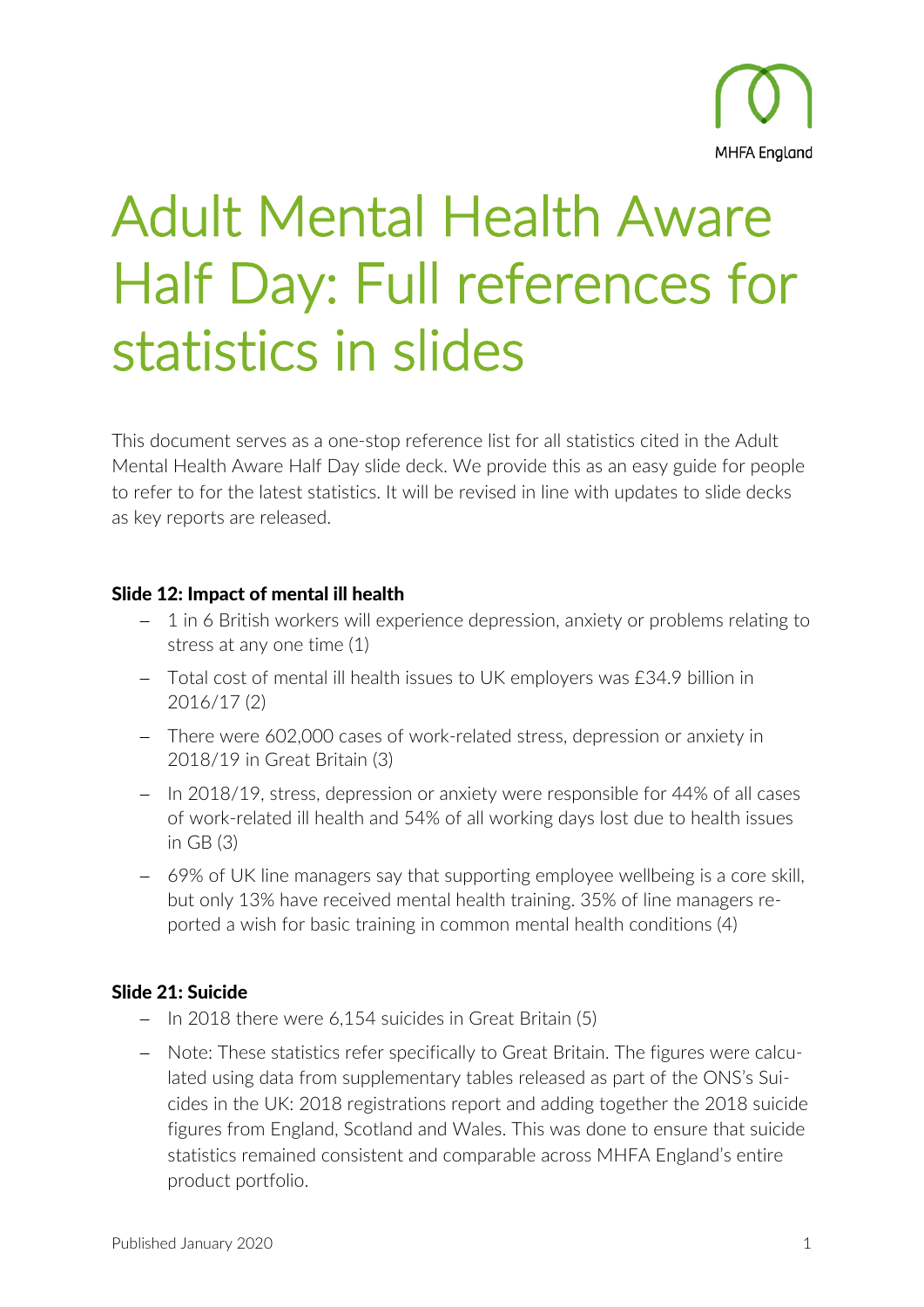

#### **MHFA England**

- − Note: 2018 saw a change in the standard of proof used by coroners in England and Wales around ruling deaths as suicides. In England and Wales, all deaths caused by suicide are certified by a coroner. In July 2018, the standard of proof used by coroners to determine whether a death was caused by suicide was lowered to the "civil standard" (i.e., balance of probabilities), where previously a "criminal standard" was applied (i.e., beyond all reasonable doubt). The change does not affect Northern Ireland or Scotland. It is likely that lowering the standard of proof will result in an increased number of deaths recorded as suicide. It is not yet possible to establish whether the higher number of recorded suicide deaths are a result of this change. Further information is available from (5).
- − That means more than 16 people per day die by suicide (5)
- − 10-25 times that number attempt suicide (6)
- − In GB, 1,784 people died in road traffic accidents in 2018 (7)
- − More men die by suicide: 75% male and 25% female (5)
- − People who identify as LGBT+ are more likely to attempt suicide than those who do not identify as LGBT+ (8–10)

## References

- 1. McManus S, Bebbington P, Jenkins R, Brugha T. Mental health and wellbeing in England: Adult Psychiatric Morbidity Survey 2014 [Internet]. Leeds; 2016. Available from: http://content.digital.nhs.uk/catalogue/PUB21748/apms-2014 full-rpt.pdf
- 2. Centre for Mental Health. Mental health at work: The business costs ten years on [Internet]. 2017 [cited 2017 Oct 16]. Available from: https://www.centreformentalhealth.org.uk/publications/mental-health-workbusiness-costs-ten-years
- 3. Health and Safety Executive. Work-related stress, anxiety or depression statistics in Great Britain, 2019 [Internet]. 2019 [cited 2020 Jan 6]. Available from: http://www.hse.gov.uk/statistics/lfs/index.htm
- 4. Business in the Community. Mental Health at Work 2019: Time To Take Ownership [Internet]. 2019. Available from: https://www.bitc.org.uk/report/mental-health-at-work-2019-time-to-takeownership/
- 5. Office for National Statistics. Suicides in the UK: 2018 registrations [Internet]. 2019 [cited 2020 Jan 6]. Available from: https://www.ons.gov.uk/peoplepopulationandcommunity/birthsdeathsandmarria ges/deaths/bulletins/suicidesintheunitedkingdom/2018registrations
- 6. World Health Organization. Preventing Suicide: A Global Imperative [Internet].